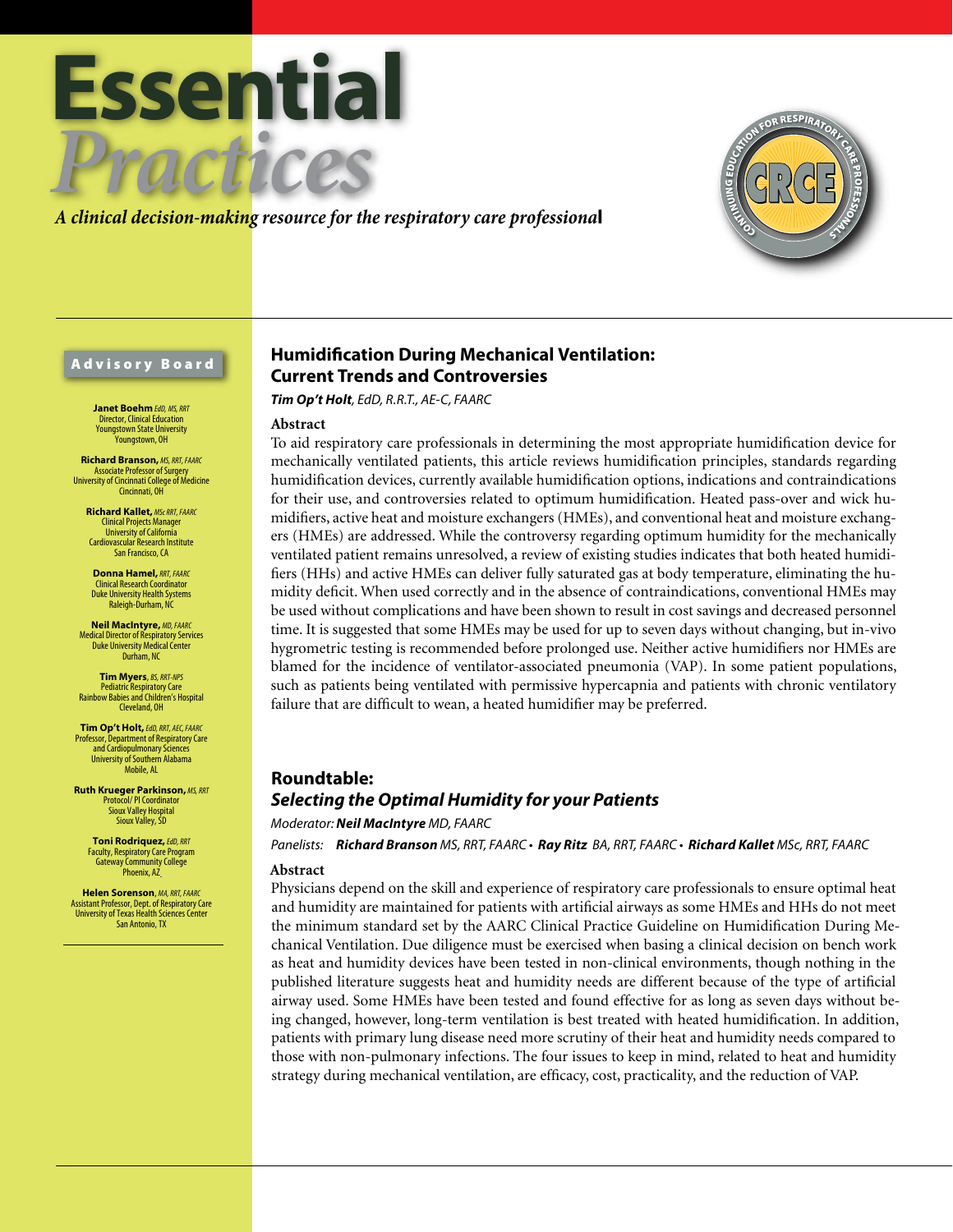# **Humidification During Mechanical Ventilation:** *Current Trends and Controversies*

*Tim Op't Holt, EdD, R.R.T., AE-C, FAARC*

**Hammark Contract Contract Contract Contract Contract Contract Contract Contract Contract Contract Contract Contract Contract Contract Contract Contract Contract Contract Contract Contract Contract Contract Contract Contra** umidification during mechanical ventilation has evolved through many stages. Originally, clinicians derived the necessary moisture by heating a large quantity of water in two frying more sophisticated equipment and techniques, such as the heating of a small quantity of water in a wick humidifier, passing water vapor through a heated wire ventilator circuit, and eventually the use of HMEs containing hydrophobic and hygroscopic filter media. In this article, we review current practices and controversies in the humidification of mechanically ventilated patients.

#### **Humidification Principles and Terminology**

During normal respiration, inspired gas is heated and humidified as it traverses through the upper airways. By the time the inspired gas reaches a point just below the carina, it has been heated to body temperature and saturated with water vapor, which equates to an absolute humidity of 44 mg H<sub>2</sub>O per liter of gas. When the upper airway is bypassed during mechanical ventilation, inspired gas from the ventilator is no longer in direct contact with the heat and moisture normally supplied by the upper airway and a humidity deficit is created. The humidity deficit is the difference between the water vapor content of the inspired air from the mechanical ventilator and the humidity at body temperature, saturated. The purpose of a humidifier is to prevent or minimize the humidity deficit by providing an adequate supply of heat and moisture to the inspired gas before it reaches the patient's airway.

As referenced in the AARC Clinical Practice Guidelines, the American National Standards Institute (ANSI) recommends that humidifiers provide an output of at least 30 mg H2 O per liter at 30°C when the upper airway has been bypassed.1 This recommendation is based on the premise that some heat and moisture exchange occurs on the inside of the endotracheal tube (ETT) and that the distal trachea beyond the tip of the ETT and the first few centimeters of the mainstem bronchi also contribute heat and water vapor to the inspired gas. The remaining 14 mg  $H<sub>2</sub>O/L$  required to increase the humidity of the inspired gas from 30 mg  $H_2O/L$  to 44 mg  $H_2O/L$  must be provided by the mucosa.<sup>1</sup> The only place for the respiratory system to obtain this humidity is from lower in the airway. This deepens the isothermal saturation bound-

ary and may lead to inadequate humidification, inspissation of secretions, atelectasis, and infection. Recent literature and equipment manufacturers recommend that gas be delivered to the intubated patient at 37<sup>o</sup>C and 44 mg  $H_2O/L$ , which is fully saturated gas at body temperature. Humidifiers in the marketplace today can provide this level of humidification, if desired.

#### **Humidifier Efficiency**

Factors affecting humidifier efficiency include the water surface area and duration of exposure to gas as well as the temperatures of the reservoir and connective tubing (i.e., the ventilator circuit). Water surface area is increased by putting an insert in the humidifier upon which water particles may reside temporarily while gas blows past in a turbulent flow. Another method is to line the inner surface of the humidifier chamber with an absorbent paper "wick". Part of the wick is immersed in the humidifier reservoir and the humidifier chamber is surrounded by a heater. The wick absorbs water from the reservoir which, when heated, provides water vapor to the inspiratory gas as it circulates through the humidification chamber. Water content in the ventilator circuit is maintained by a heated wire. If the circuit temperature is maintained above the dew point, condensation will not occur, and the full water vapor complement is delivered to the airway.

The current cohort of HHs contain heated water within a plastic or metal chamber, absorbent paper wicks, and heated wires in both the inspiratory and expiratory limbs of the ventilator circuit. These humidifiers allow for adjustment of temperature at the patient from approximately 32-40°C, utilize automatic water feed systems, monitor temperature to prevent overheating and heater failure, and control the heated wire.

The presence of the heated wires decreases condensation, which when left uncontrolled can lead to lavage of the patient's airway, contamination of the circuit, excessive water consumption, and the need to drain the circuit. Correct use of the heated wire circuit minimizes this condensate.

Some ventilators heat the gas above ambient before it reaches the humidifier. Carter et al determined that the humidity output from a heated humidifier varies with the inlet gas temperature, and decreases as the inlet gas temperature increases.2 In a study using a recent generation heated humidifier, absolute humidity output varied from 19-38 mg  $H_2O/L$ , with the tempera-

ture set at 37°C at the outlet of the humidifier chamber, and  $40^{\circ}$ C at the wye of the ventilator circuit.3 A high ambient air temperature and/or a high inlet gas temperature decreased heated humidifier performance, resulting in a delivered absolute humidity of  $\leq$ 20 mg H<sub>2</sub>O/L. When the inlet temperature was high, the heater shut off, water in the chamber cooled, and evaporation ceased. Another heated humidifier from the same manufacturer has incorporated a compensation function that may be used to increase the set temperature at the chamber outlet, resulting in an absolute humidity of  $> 30$  mg H<sub>2</sub>O/L, when ambient and chamber inlet temperatures are high. Low delivered absolute humidity may also be avoided by using a humidifier that allows the clinician to adjust and increase the humidifier outlet temperature and the desired patient airway temperature. However, this may lead to increased condensation in the circuit.

It appears from these two studies that if either ambient temperature or chamber inlet temperature is high, the humidity output from a non-compensating or non-adjustable heated humidifier is insufficient. A further problem is that if the ambient temperature is high, a fan is often used to cool the patient. Since the fan inevitably blows on the ventilator circuit as well as on the patient, this results in cooling of the circuit and increased condensate.

#### **Heat and Moisture Exchangers**

There are five types of HMEs: (1) the condenser humidifier, which is unsuitable for mechanical ventilation, (2) the hygroscopic condenser humidifier, (3) the hydrophobic condenser humidifier, (4) hygroscopic condenser humidifier filters, and (5) hydrophobic condenser humidifier filters. HMEs with appended bacterial/viral filters are also in use that provide both humidification and filtration of the respiratory gases. Some respiratory care departments use HMEs and combination HME/filters exclusively to provide humidification to mechanically ventilated patients. All HMEs utilize the same principles, some more efficiently than others. Heat and exhaled moisture are absorbed by the hygroscopic or hydrophobic material and stored until the following inhalation, when heat and moisture are imparted into the dry gas of the ensuing breath.

Each device has its own level of efficiency.<sup>4</sup> In addition, HMEs are often tested under differing conditions, making it difficult to compare them either to each other or to HHs. Hygroscopic and hydrophobic filter humidifiers have been found to be more efficient than other HMEs, in terms of returning heat and moisture to the airways. Furthermore, another product utilizes an HME with a water infusion system and a heater jacket (Humid-Heat® , Louis Gibek AB, Upplands Vasby, Sweden). Its humidity output is increased by infusing water onto a wicking material in the HME and surrounding the HME with heat, thereby increasing the water carrying capacity of the gas. Inspired gas reaches 100% relative humidity (RH) at 37°C in this device, which is referred to as an active heat and moisture exchanger.<sup>5</sup> 100% relative humidity means that the gas is saturated at that temperature.

#### **How Much Humidity is Enough?**

When humidifiers run too cold (i.e., <32°C), humidity can be reduced to the point where air-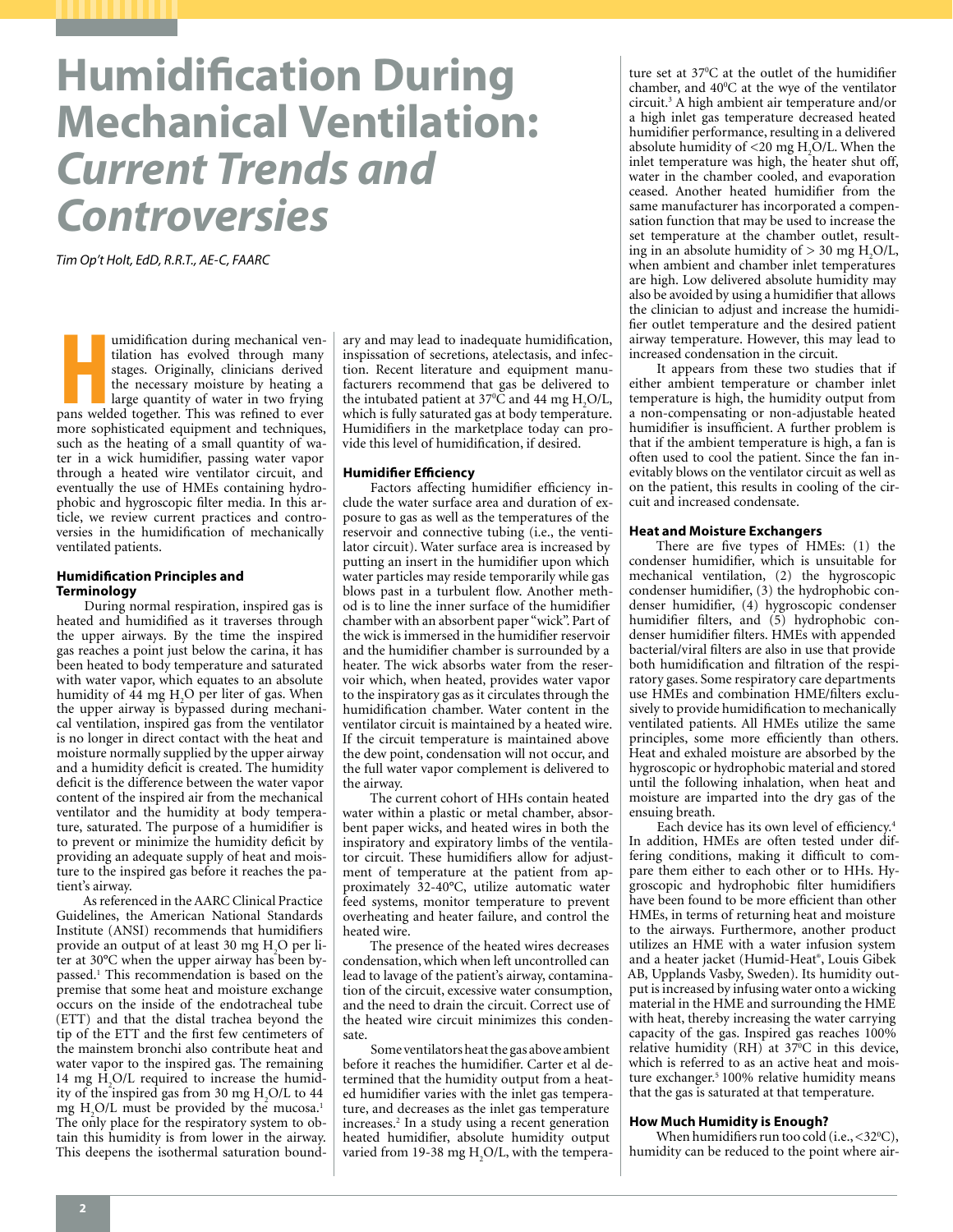

In an industry-sponsored study, the airway workload required to condition gas to normal body temperature and saturation, as a component of work of breathing, was used as the end point. 7 The authors stated that as the humidifier temperature and humidity decreased from 370 C and 44 mg H2 O/L, respectively, airway work load increased linearly and significantly. This shifts the isothermal saturation boundary further down the airway. In their review of the literature, they noted that delivery of < 100% RH gas to the end of the ETT will result in the drying of any pooled secretions and may lead to ETT occlusion, increased resistance to airflow, and atelectasis. They concluded that airway workload and water loss were "neutral" when inspired gas was delivered at body temperature and saturated.

One way of monitoring the adequacy of humidity in the airway is to use a portable bedside hygrometer. Fink, in his chapter in the 8th edition of *Egan's Fundamentals of Respiratory Care*, states that hygrometers should be as commonly used as the oxygen analyzer.<sup>8</sup> In the absence of a hygrometer, he suggests that therapists adjust humidity so that a few drops of condensate are seen at the wye in the ventilator circuit. This is also an appropriate technique for HMEs.Other studies support the need for assessing the effectiveness of humidifiers by looking for moisture in the ventilator circuit and at the wye or between the HME and the ETT.<sup>9</sup> HME efficiency tables, such as those in Egan's 8th edition, are out of date, so we must refer to recent literature for contemporary results.<sup>4</sup> Branson et al summarize the advantages and disadvantages of contemporary humidifiers in Table 1.

#### **What is the Appropriate Humidification Device for a Specific Clinical Situation?**

There are three categories of humidifier: the heated water-filled humidifier with heated wires, the HME, and the active HME. What is the best device for a specific situation? If we use the AARC Clinical Practice Guidelines minimum delivery target of 30 mg  $H_2O/L$ , a properly functioning heated humidifier will deliver this humidity under all circumstances of tidal volume and disease state. But, because of the issues listed above, it may not always be the safest or most cost effective humidifier. The Clinical Practice Guidelines imply that unless specifically contraindicated, the HME will be acceptable. HMEs are contraindicated in patients with thick, copious or bloody secretions; an expired tidal volume of  $< 70\%$  of inspired tidal volume (as

|                                                                   | <b>Advantages</b>                                                        | <b>Disadvantages</b>                                     |
|-------------------------------------------------------------------|--------------------------------------------------------------------------|----------------------------------------------------------|
| <b>Heated Humidification with</b><br>humidity heated wire circuit | Wide range of<br>temperatures                                            | Potential for reduced relative<br>and airway obstruction |
|                                                                   | Universal application                                                    | Cost if used $<$ 48 hours                                |
|                                                                   | <b>Reliable</b>                                                          | Lack of portability                                      |
|                                                                   | <b>Temperature monitoring</b><br><b>Alarms</b>                           | Complexity                                               |
|                                                                   | Elimination of condensate                                                |                                                          |
| <b>HMF</b>                                                        | Passive operation<br>Portable                                            | Net water loss from respiratory<br>tract                 |
|                                                                   | Lightweight                                                              | Not suitable for all patients                            |
|                                                                   | Simple                                                                   | Dead space                                               |
|                                                                   | Low cost                                                                 | Resistance                                               |
|                                                                   |                                                                          | <b>Potential for occlusion</b>                           |
|                                                                   |                                                                          | Must remove to administer                                |
| <b>Active HMF</b>                                                 | Universal application                                                    | Dead space                                               |
|                                                                   | Low water consumption                                                    | Weight                                                   |
|                                                                   | <b>Elimination of condensate</b>                                         | <b>Potential for occlusion</b>                           |
|                                                                   | <b>Temperature monitoring</b>                                            | Limited temperature range                                |
|                                                                   | <b>Alarms</b>                                                            | Heat source near patient                                 |
|                                                                   | Continued passive operation<br>if electricity or water source is<br>lost | Must remove to administer<br>aerosols                    |
|                                                                   | <b>Flimination of water</b><br>traps/heated wires                        |                                                          |

seen in a bronchopleural fistula); a body temperature of < 32° C; and a spontaneous minute volume of > 10 L/minute.

According to Branson et al, the active HME overcomes problems associated with the heated humidifier and passive HME, and as a result may be universally applied.<sup>5</sup> Consistent with the Clinical Practice Guidelines, Branson's guidance on humidifier selection rests on the patient's temperature, secretion quality, blood in the sputum, history of chronic lung disease and duration of ventilation. Some have opposed the idea of using the HME in patients with chronic obstructive pulmonary disease, (COPD) due to HME dead space and an increased work of breathing. This is discussed below, as is the use of an HME during permissive hypercapnia. No other specific recommendations were found based on patient type or disease that called for a particular humidifier.

#### **Efficiency, Cost, and Nosocomial Infection**

There have been a number of studies on efficiency, cost, and incidence of nosocomial infection when using HHs and HMEs. It is difficult to make definitive statements about these issues because there is little evidence, as noted by Bench.10 She found only two articles that met rigorous study criteria from among over 200 articles cited. One was a study by Kirton et al comparing HHs and HMEs.<sup>11</sup> An HME filter (hydrophilic/hydrophobic) was compared to a heated wire, water wick humidifier. In this prospective, randomized, non-blinded trial of 280 consecutive trauma patients, the authors found that HME use was associated with a significant reduction in late onset, hospital-acquired, VAP,

a significantly decreased number of ICU days, and a significantly reduced cost. In addition, there were no partial ETT occlusions with the HME.

In the study by Branson, a heated humidifier was compared with the active humidifier in 30 patients to determine humidification performance.5 The active humidifier provided similar humidification to the heated humidifier, but with significantly less water use and condensate. The dead space of the active HME was 73 mL, or 54 mL without the flex tube. This may have an adverse effect on patients with a pre-existing increase in dead space, or with difficulty weaning. The weight of the active HME is 79 g, twice that of conventional HMEs. However, the HME was held by the ventilator support arm or it rested on a towel on the patient's chest. If the patient were to produce a large amount of sputum, it would flow by gravity into the HME, potentially blocking it, and necessitating that the HME be changed.

#### **Extended Use of the Same HME Beyond 24 Hours**

Most commercially available HMEs recommend that they be changed every 24 hours. However, several published studies have addressed the viability of using the same HME on a single patient for longer than 24 hours before changing. Davis et al studied 220 patients receiving mechanical ventilation, and using a single HME for three days.12 They concluded that in the absence of sputum contamination, the device did not provide a medium for bacteria to grow. While there was an increase in resistance in the hygroscopic and hydrophobic devices, it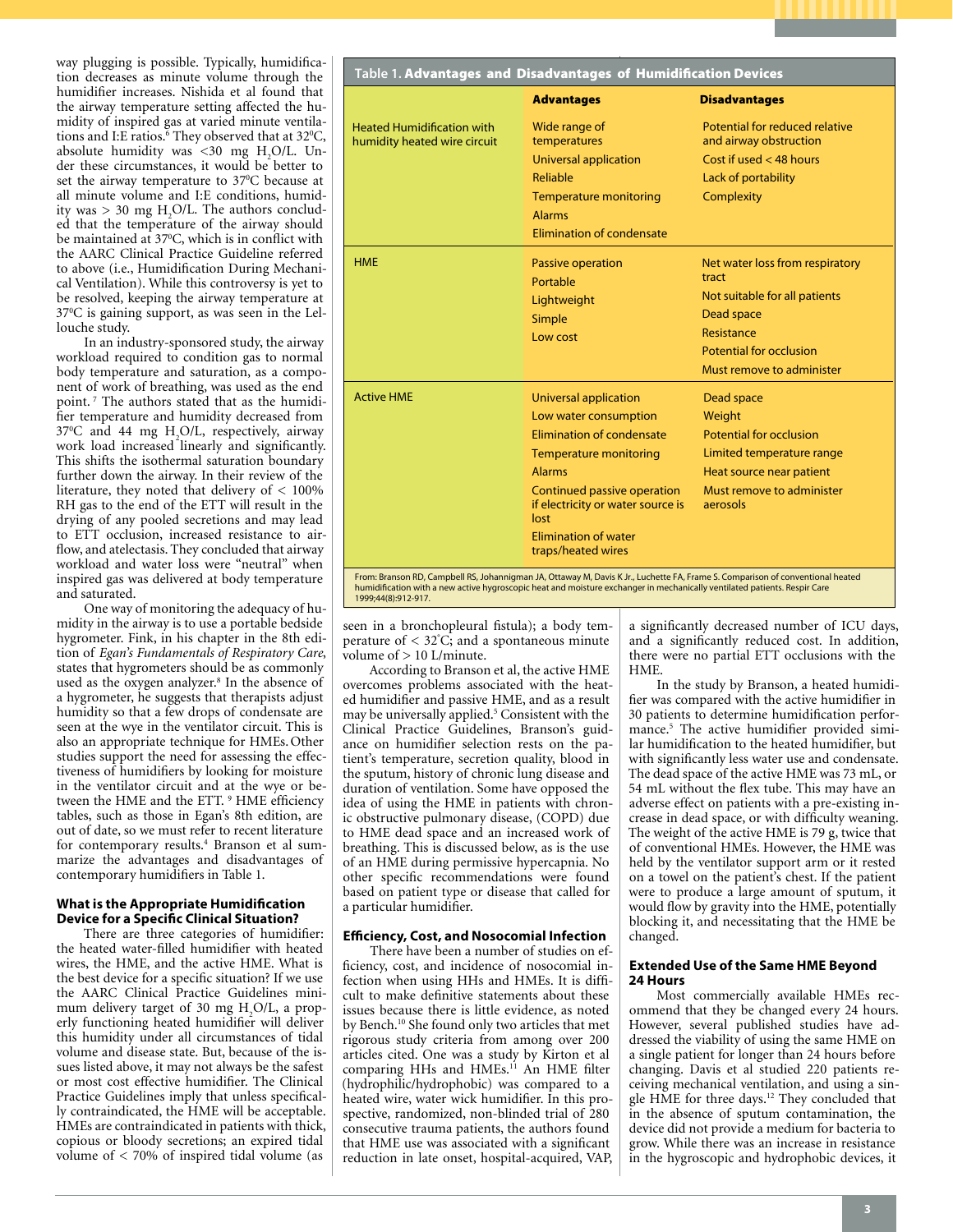was below the recommended maximum resistance of  $<$  5 cm H<sub>2</sub>O/L/sec. They also concluded that hygroscopic HMEs have superior heat and moisture exchanging capacities at a lower dead space than do hydrophobic devices. Both HMEs provided an absolute humidity of 27-32  $mg H<sub>2</sub>O/L$ .

Thomachot et al studied a group of 13 patients with no history of respiratory disease.<sup>13</sup> The same hygroscopic HME was used for 96 hours with no adverse events, like ETT occlusion. Absolute humidity ranged from 32.4 to 33.1 mg  $H_2O/L$  across the four days of the study with the ventilator circuit remaining sterile. The resultant time and cost savings led to the use of HMEs for all patients, except those with COPD, since no conclusion could be inferred about patients who may have pulmonary disease.

These results were extended to one week by Ricard et al, without changing the HME.<sup>14</sup> This group used a hygroscopic and hydrophobic HME to provide heat and humidity to a group of 33 patients, 10 of whom had COPD. The HME was kept suspended above the ETT to avoid accumulation of secretions. Absolute humidity throughout the week approximated 30 mg H2 O/L. In non-COPD patients, the absolute humidity was 30 to 31 mg  $H<sub>2</sub>O/L$ , while in COPD patients, the absolute humidity was 29 to 30 mg  $H<sub>2</sub>O/L$ . The values for absolute humidity were lower in the COPD patient group than in the rest of the study population with a significant difference during days three through six. As a result, the authors recommend that hygrometric measurements be taken when investigating HMEs and the HME should not be used on COPD patients, based on their lower absolute humidity, and anatomic and functional alterations in the bronchial epithelium. They concluded that HMEs can be used for longer than 24 hours, based on daily measurements of absolute humidity. Performance of HMEs in COPD patients varied (sometimes  $\lt30$  mg H<sub>2</sub>O/L) so they concluded that HMEs should be used cautiously in patients with COPD.

Other studies investigated the use of the same HME for two to seven days and found similar results: little or no contamination of the ventilator circuit, no ETT occlusion, cost savings, and decreased personnel time.<sup>15-17</sup> In Boyer's study, the HME was suspended above the patient to prevent secretion accumulation in the HME and closed suction catheters were not used. Since the closed suction catheter incorporates an elbow, it might be difficult to include a closed suction catheter in this particular setup.<sup>16</sup>

In a study by Thomashot, a hygrophobic HME was studied in 155 medical and trauma patients ventilated more than two days.<sup>17</sup> In 84 patients, the HME was changed daily. In 71 patients, the HME was changed after seven days. The rate of VAP between the two groups was similar and costs were significantly less in the group using the same HME for seven days. There were no tracheal tube occlusions, tracheal instillations of saline were rare, and no patients needed to be switched to a heated humidifier. The authors emphasized the following points for HME use:

1. Patients with contraindications must be excluded (hypothermia, bronchopleural fistula).



**Figure 1. Humid-Heat® Hudson RCI**

- Tube patency must be checked by repeated suctionings.
- HMEs must be changed when they are visibly soiled.
- 4. HMEs should be placed vertically above the tracheal tube and the position repeatedly checked by nurses and doctors. (Note: this study was done in France where there are few respiratory therapists)

While there was tracheal colonization in both groups, this was attributed to aspiration, not the HME or the ventilator circuit. There were no differences in length of stay, ventilator days, or mortality.

#### **Difficult to Wean Patients and Dead Space**

Two studies have looked at the issue of dead space, one in patients with Acute Respiratory Syndrome (ARDS) who were ventilated first with an HME18 and then with a heated humidifier.19 In patients with ARDS, it may be better to use a heated humidifier when permissive hypercapnia is used to ventilate with a low tidal volume for lung protection. In a study of 11 ARDS patients,  $PaCO<sub>2</sub>$  decreased 11  $\pm$  5 mm Hg when the 100 mL dead space HME was replaced by a HH. Ventilator parameters were maintained throughout. As the dead space was removed, alveolar ventilation improved. Therefore, in patients with ARDS undergoing permissive hypercapnia, it may be desirable to use a heated humidifier rather than an HME.<sup>18</sup>

Girault studied the effects of HMEs versus HHs in 11 patients with acute or chronic respiratory failure who failed a T-piece trial, and therefore were categorized as difficult to wean.<sup>19</sup> The HME was a hygroscopic and hydrophobic device with 84 mL of dead space. The heated humidifier was a pass-over type with a heated wire circuit. All patients in these trials were ventilated with either 7 or 15 cm  $H<sub>2</sub>O$  pressure support ventilation (PSV). Inspiratory effort for a given PSV level was significantly greater with the HME (as measured in terms of joules/liter joules/minute pressure-time product, diaphragmatic pressure, or esophageal pressure). Intrinsic positive end-expiratory-pressure (PEEP) was also higher with the HME. These differences were attributed to the increased dead space of the HME, as there was an increase in minute ventilation  $(V_{F})$  to compensate for the HME. Other factors that may be responsible for the increased work are the resistance imposed by the HME and the increase in intrinsic PEEP. The authors concluded that unless the PSV level is considerably increased, the use of this type of HME should not be recommended in difficult, or potentially difficult to wean, chronic respiratory failure patients.<sup>19</sup>

#### **Conclusions**

HHs and active HMEs can deliver fully saturated gas at body temperature, eliminating humidity deficit. Most HMEs deliver ≥30 mg H<sub>2</sub>O/ L, when used with the appropriate patient population, but do not reach body temperature and humidity levels. Most authors have concluded that the humidity provided by the HME is adequate as long as contraindications are not present. From these readings, the controversy about how much humidity is optimal seems unresolved, yet when used correctly, either the heated humidifier or HME may be used with no complications. Neither HHs nor HMEs are blamed for the incidence of VAP. The authors cited attribute VAP to aspiration from above the ETT cuff. Some HMEs may be used for up to seven days without any requirement to change them, but the authors cited caution that an HME should be hygrometrically tested in-vivo before prolonged use. HME use has resulted in considerable cost savings and decreased personnel time. In patients ventilated with permissive hypercapnia, the heated humidifier may be preferable, due to the dead space of the HME. In patients with chronic ventilatory failure who are difficult to wean, the heated humidifier may be preferred due to concerns about dead space, occlusion by secretions, and increased work of breathing.

#### **References**

- 1. AARC Clinical Practice Guideline: Humidification during mechanical ventilation. Respir Care 1992;37:887-890.
- 2. Carter BG, Whittington N, Nochmann M, Osborne A. The effect of inlet gas temperature on heated humidifier performance. J Aerosol Med 2002;15(1):7-13.
- 3. Lellouche F, Taille S, Maggiore SM, Qader S, LíHer E, Deye N, Brochard L. Influence of ambient and ventilator output temperatures on performance of heated wire humidifiers. Am J Respir Crit Care Med 2004:1073-1079.
- 4. Fink J. Humidity and bland aerosol therapy. In: Wilkins RL, Stoller JK, Scanlan CL, eds. Egan's Fundamentals of Respiratory Care, 8th ed. St. Louis, Mosby 2003:744.
- 5. Branson RD, Campbell RS, Johannigman JA, Ottaway M, Davis K Jr., Luchette FA, Frame S. Comparison of conventional heated humidification with a new active hygroscopic heat and moisture exchanger in mechanically ventilated patients. Respir Care1999;44(8):912-917.
- 6. Nishida T, Nishimura M, Fujino Y, Mashimo T. Performance of HHs with a heated wire according to ventilatory settings. J Aerosol Med 2001;14(1):43-51.
- 7. Ryan SN, Rankin N, Meyer E, Williams R. Energy balance in the intubated human airway is an indicator of optimal gas conditioning. Crit Care Med 2002;30(2):355-361.
- 8. Fink J. Humidity and bland aerosol therapy. In: Wilkins RL, Stoller JK, Scanlan CL, eds. Egan's Fundamentals of Respiratory Care, 8th ed. St. Louis, Mosby 2003:751.
- 9. Ricard JD, Markowitz P, Djedaini K, Mier L, Coste F, Dreyfuss D. Bedside evaluation of efficient airway humidification during mechanical ventilation of critically ill. Chest 1999;115(6):1646-1652.
- 10. Bench S. Humidification in the long-term ventilated patient: a systematic review. Intensive and Crit Care Nursing 2003;19:75-84.
- 11. Kirton OC, DeHaven B, Morgan J, Morejon O, Civetta J. A prospective, randomized comparison of an inline heat and moisture exchange filter and heated wire humidifiers. Chest 1997:112(4):1055-1059.
- 12. Davis K, Evans S, Campbell RS, Johannigman JA, Juchette FA, Porembka DT, Branson RD. Prolonged use of heat and moisture exchangers does not effect device efficiency or frequency of nosocomial pneumonia. Crit Care Med 2000;28(5):1412-1418.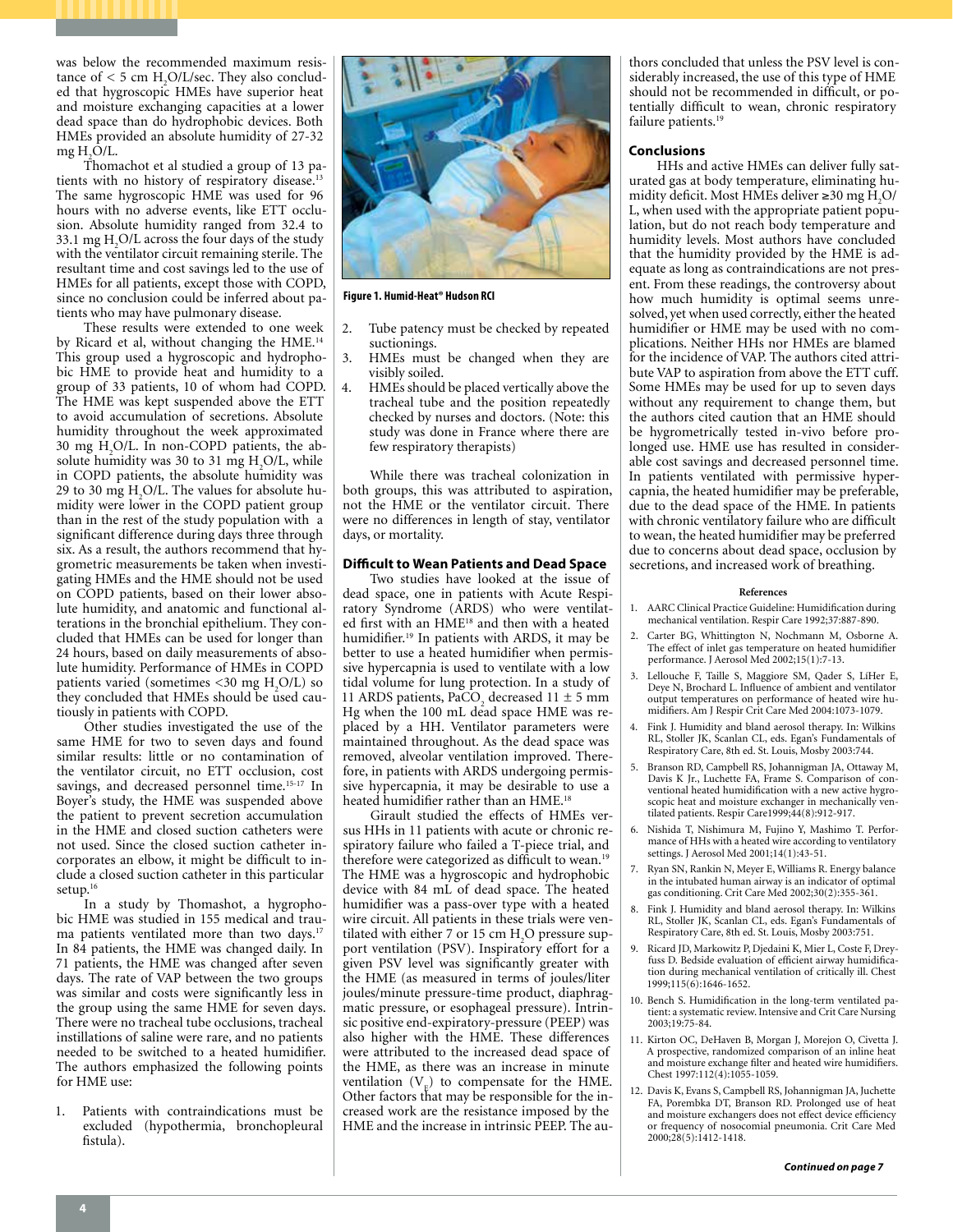# **Roundtable:**  *Selecting the Optimal Humidity for your Patients*

*Moderator: Neil MacIntyre MD, FAARC*

*Panelists: Richard Branson MS, RRT, FAARC Ray Ritz BA, RRT, FAARC Richard Kallet MSc, RRT, FAARC*

**MacIntyre:** *I would like to welcome everyone to the round table discussion on Selecting the Optimal Humidification for Your Patient. Let's get started with the first question.* 

*In your opinion, what is the optimal heat and humidity for a patient with an artificial airway?* 

**Ritz:** Well from an ideal perspective, a humidifying device delivering 44 mg  $H_2O/L$  at 37° would be the gold standard. However, this is not a consistently achievable standard given uncontrolled environmental changes, and the presence of unheated portions of the breathing circuit between the end of the circuit wires and the patient. The AARC Clinical Practice Guideline on Humidification During Mechanical Ventilation calls for a minimum of 30 mg  $H_2O/L$  at 30° C. Even this standard is not consistently met under certain conditions by some heat and moisture exchangers and some HHs. Perhaps another definition of the optimal heat and humidity system is one that maintains an environment that prevents thickening of secretions, avoids airway occlusion, is comfortable for the patient, and limits injury to the airway mucosa. These are all difficult and subjective parameters to assess, and we depend on the skill and experience of the bedside clinicians to monitor our patients for any indication of inadequate humidification.

**Branson**: One way to look at it is that the optimal heat and humidity maximizes mucociliary function. The definition of optimal from a physiologic standpoint is difficult to pin down. Clearly, a wide range of heat and humidification values have been used without untoward effects.

**Kallet:** In the medical literature, the words, "adequate" and "optimal," are sometimes used interchangeably when discussing artificial heat and humidity therapy. This may be problematic as artificial humidification replaces the heating and humidifying functions of the upper airways bypassed during invasive mechanical ventilation. These anatomic structures heat the inspired gases to approximately 34°C with an absolute humidity of 40 mg/L. The lower respiratory tract provides the remaining heat and humidity, so that the inspired gases reaching the segmental bronchi are warmed to 37°C with an absolute humidity of  $44 \text{ mg/L}$  — a condition known as the isothermal saturation boundary. As the respiratory tract normally loses about 250 mL of water/day in heating and humidifying respired air, it is assumed that artificially heating and humidifying inspired gases to the same level provided by the upper airway adequately preserves the quality of normal secretions. Therefore, in

well-hydrated, mechanically ventilated patients with normal pulmonary functioning, optimal conditioning heats and humidifies inspired gases to 32 to34°C at 100% relative humidity. This provides an absolute humidity of approximately 38 to 40 mg/L. In this situation, optimal conditioning should allow for normal insensible water loss from the body.

However, this recommendation may not be appropriate for patients with copious, thick secretions. It is assumed, but not proven, that systemic hydration is the most important factor in maintaining the appropriate viscosity of pulmonary secretions. If this is true, this assumption would also support optimal heat and humidity goals of approximately 34°C and 40 mg/L, respectively. Yet, the medical literature lacks any prospective randomized studies comparing the efficacy of systemic hydration — with normal heat and humidity conditioning of inspired gases, — to aggressive heat and humidification therapy in the presence of abnormal secretions. Therefore, optimal heat and humidification therapy in patients with abnormal secretions is unknown. Under these circumstances, optimal heat and humidity therapy should render pulmonary secretions that can be suctioned easily from the lungs, without the need for instillation of saline or supplementary aerosol therapy.

#### **MacIntyre:** *Does it have to be normal?*

**Branson:** As with "optimal heat and humidity," "normal" is difficult to define. The normal mechanism of humidification results in a net water loss from the respiratory tract. Under normal conditions, gas reaches the bifurcation at 32-34° C and near 100% relative humidity. I have always used these findings as the goal of humidification in intubated patients and, unfortunately, I don't know if normal is or is not optimal.

**Kallet:** If by normal, you mean that inspired gases should be delivered to the distal end of the artificial airway at ISB conditions, that is, 37oC and 44 mg/L absolute humidity, then the answer is no. What prospective clinical studies show is that HHs set to deliver inspired gas to the proximal airway, at a temperature between 34-36oC, provide sufficient heat and humidity therapy and prevent airway obstruction. Even a proximal airway temperature of 32oC was reported to provide sufficient heat and humidity. However, progressive narrowing of the ETT and a case of acute obstruction at this temperature also has been reported.

**Ritz:** Well, clearly there are hundreds of pa-

pers that have looked at the efficiency of various HHs and heat and moisture exchangers and shown that under various conditions the specific device being tested either worked well or did not work well. Many devices that did not provide "perfect" heat and humidity have been used successfully on numerous patients. Given that most mechanically ventilated patients are ventilated for less than two to three days and have normal ventilatory patterns, providing something close to 30 mg  $H_2O/L$  at 30° C may be fine.

#### **MacIntyre:** *How strong is the evidence base?*

**Branson:** The evidence for optimal humidification is poor. Most of our knowledge comes from animal studies performed in the 1960's.

**Kallet:** Although there have been more than 15 clinical studies on heat and humidification therapy during mechanical ventilation, none have directly tested whether systematically varying the level of gas conditioning from a relatively low setting of 32°C to a substantially higher level of between 38 and 39°C results in an optimal level of humidification, in patients with abnormal secretions, that is. I'm aware of only one large, prospective randomized trial that attempted to address this question. Interestingly, Branson et al reported that even when HHs were set to achieve a proximal airway temperature of between 34 and 36°C, clinicians continued to use saline lavage to clear secretions from the lungs, and the quality of the secretions remained relatively thick and tenacious.

**Ritz:** Many of the papers that review heat and humidity devices test them in non-clinical environments. In vitro tests may yield different results than in vivo tests, and we, as clinicians, must exercise due diligence when basing a clinical decision on bench work.

**MacIntyre:** *Does artificial airway type matter? Is there a significant difference between "trach vs tube?"*

**Kallet:** No. Both the endotracheal and tracheostomy tube bypass the upper airway and terminate in approximately the same location in the trachea, so the heat and humidity replacement needs should be the same. Nothing in the published literature suggests that heat and humidity needs are different because of the type of artificial airway used.

**Branson:** I agree. I do not believe that the goals of humidification change with the type of artificial airway. The real issues remain patient lung health, duration of ventilation, relationship of tidal volume to the device's dead space, and secretion quantity and quality.

**Ritz:** Both endotracheal and tracheostomy tubes bypass the upper airway so the humidification needs might appear to be the same, but the question is not that simple. For example, tracheostomy tubes can have either a single cannula or an additional inner cannula that can be removed for cleaning and to clear an obstruction. The presence of an inner cannula provides a much better margin of safety, if you choose to humidify with an HME. A tracheostomized patient may be mobile enough to travel about in a wheelchair and an HME is ideal for that appli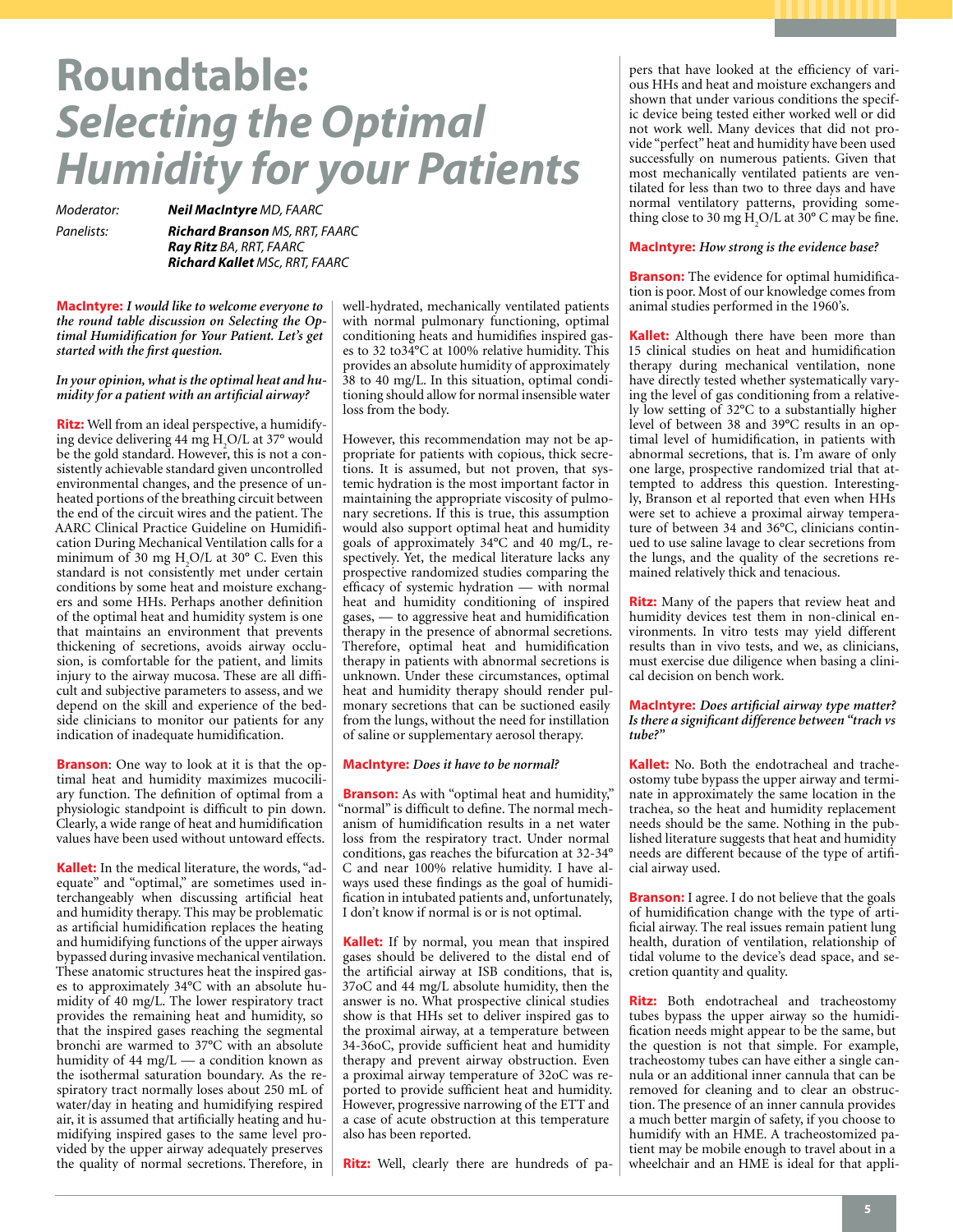cation. A speaking valve can be applied to a tracheostomy tube, however, this renders the HME useless since the valve diverts the exhaled gas through the upper airway and fails to re-charge the HME with heat and moisture.

#### **MacIntyre:** *Does duration of airway placement matter?*

**Kallet:** No. Although, well-hydrated adult patients who require long-term tracheostomy appear to tolerate minimal or no supplemental heat and humidity therapy well.

**Ritz:** The freshness of the airway may be less of an issue than other potential complications. Fresh bleeding into the airway obviously carries with it the increased risk of airway occlusion. Being aggressive at ensuring any potential clots are not inspissated is critical. When deciding on the optimal humidification system for long-term ventilation, there is some conflicting data. Some HMEs have been tested and found effective for as long as seven days without being changed. Many others have not. My sense is that a well-chosen HME may well be safe to use for 48 to 72 hours without changing, although this may be controversial., When it appears a patient is going to require prolonged mechanical ventilation, the use of a HH is indicated.

**Branson:** I agree with Ritz. I think that longterm ventilation is best treated with heated humidification. The fact that the patient requires long-term ventilation suggests a severity of illness that I believe is better suited to heated humidification. This includes elimination of the dead space of the HME, which facilitates low tidal volume ventilation and weaning with spontaneous breathing trials, and lower cost over several weeks of ventilation — assuming, that is, heated wire circuits are used, and the circuits are only changed between patients..

#### **MacIntyre:** *Does underlying disease matter?*

**Kallet:** Yes, it does. During mechanical ventilation, patients with primary lung disease need more scrutiny of their heat and humidity needs, as opposed to someone who requires mechanical ventilatory support for non-pulmonary reasons. For example, a surgical patient without pulmonary infection or trauma who is managed with a liberal fluid strategy will not have the same needs as a medical patient with COPD and congestive heart failure who is managed with fluid restriction and aggressive diuretic therapy. Branson et al found that, based upon the quality of the secretions, only 19% of mechanicallyventilated medical patients met indications for an HME compared to 67% of surgical patients.

**Branson:** I agree here too. The important issues are lung health, duration of ventilation, dead space issues, and secretion quantity and quality. As an example, an 80-year-old trauma patient with multiple fractures and injuries will require long term (> seven days) ventilation and may have difficulty during ventilator discontinuation. That patient would receive a HH right away. Using an HME and then switching to the HH, wastes money. For a 20-year-old with a single gunshot wound with an expectation of mechanical ventilation less than four days, I would choose an HME. Assuming, of course, that there

# I think it is critical for the

respiratory therapist to evalu-

## ate each patient and choose

# the

# right device right away.

are no other contraindications to HME use. A 55-year-old with a history of chronic bronchitis who produces a cup of mucus every morning, and requires mechanical ventilation for pneumonia would also receive an HH. I think it is critical for the respiratory therapist to evaluate each patient and choose the right device right away.

**Ritz:** The specific disease likely does not matter but the accompanying symptoms matter a great deal. The clinician must clearly understand the limitations, that is, tidal volume/minute ventilation ranges, dead space, and resistance of the HME they select. Ventilatory patterns that include large tidal volumes and/or minute ventilations will quickly render the HME ineffective, since it will have difficulty providing adequate heat and humidity. Small tidal volumes, (>300 cc) carry the risk of the patient re-breathing  $\mathrm{CO}_2$ . Patients with limited ventilatory reserve that are undergoing weaning trials may find an HME increases the circuit dead space, which, in turn, increases their minute ventilation requirements and the HMEs inherent resistance could increase breathing.

Patients with air leaks, either through a chest tube or around their airway, are poor candidates for HMEs. Thick, copious, or bloody secretions are contraindications to the use of a HME. Hypothermic patients are perhaps better managed using an HH, not because it is effective at increasing core temperature, but because it may be more efficient at reducing further heat loss from the respiratory tract.

#### **MacIntyre:** *What are the challenges posed by the new generations of ventilators, if any?*

**Ritz:** One challenge for mechanical ventilators is to stay compatible with the new generations of HHs. As the HHs get more efficient, they are able to generate higher humidity levels, which is good for the patient. Unfortunately, these higher humidity levels can result in excessive rainout in the expiratory valve and flow sensor, if it is not adequately heated. I personally experienced loss of flow, volume monitoring, and annoying alarms as a new top of the line humidifier flooded my ventilator.

Although this next point is a bit off the target of humidity, providing effective bacterial and viral filtering of the ventilator exhaust is a significant concern for staff in these days of SARS and bird flu.

Lastly, since any humidifier can deliver adequate humidity and, with a change in the room environment or patient breathing pattern, there can be a fall in the delivered humidity, a future improvement on all ventilators might be an independent humidity sensor.

**Branson:** I find the new ventilators are actually helping. We have seen that the type of humidifier can affect the accuracy of tidal volume monitoring, particularly when the volume is referenced to BTPS. Several new ventilators have a selection for humidifier type to account for these problems.

**Kallet:** I don't believe that ventilators per se are the issue, but rather the strategies used to manage patients. For example, appropriate heat and humidity therapy may be particularly important in patients with acute lung injury. This is because mucus plugging is a complication associated with both low tidal volume ventilation and high frequency oscillatory ventilation.

#### **MacIntyre:** *Is there anything new in the literature on how to choose one type of humidification device over another?*

**Ritz:** While not a new document, the AARC Clinical Practice Guideline on Humidification During Mechanical Ventilation is a valuable resource for all clinicians. Though it was published in 1992, it still offers excellent fundamental information on humidity standards. Several articles from the past few years do come to mind as excellent references: Rich Branson's evaluation of 21 HMEs (Respir Care 1996; 41:736-743) is a great reference if one is looking for bench data on humidity output, dead space, and resistance. Another is Lellouche's description of the effect of ambient temperature on the performance of heated wire humidifiers (Am J Respir Crit Care Med 2004; 170:1073-1079). It is very well done and points out a seldom appreciated characteristic of these devices, that is, because they may reduce the heater power to the humidifier reservoir, a high room temperature can result in reduced humidity to the patient. This paper also pointed out that some ventilators can heat up the inspiratory gas before it enters the humidifier, which can reduce the delivered humidity — the same as a high ambient room temperature. Clinicians should be aware that the combination of high ambient temperatures and a ventilator that develops a high output gas temperature may provide  $> 20$  mg  $H_2O/L$ . They also point out that the presence of condensate in the HH chamber is not always a reliable indicator of the adequacy of humidification. This is an excellent read for anyone responsible for the operation of a heated wire circuit.

**Branson:** The most recent paper from the French group led by Brochard demonstrates that there is no difference in the VAP rate between HHs and HMEs. The selection is really a best fit proposition. For short-term ventilation of less than seven days, previously normal lungs, and normothermia, one should use an HME. For long-term support of more than seven days, low tidal volume ventilation, previous history of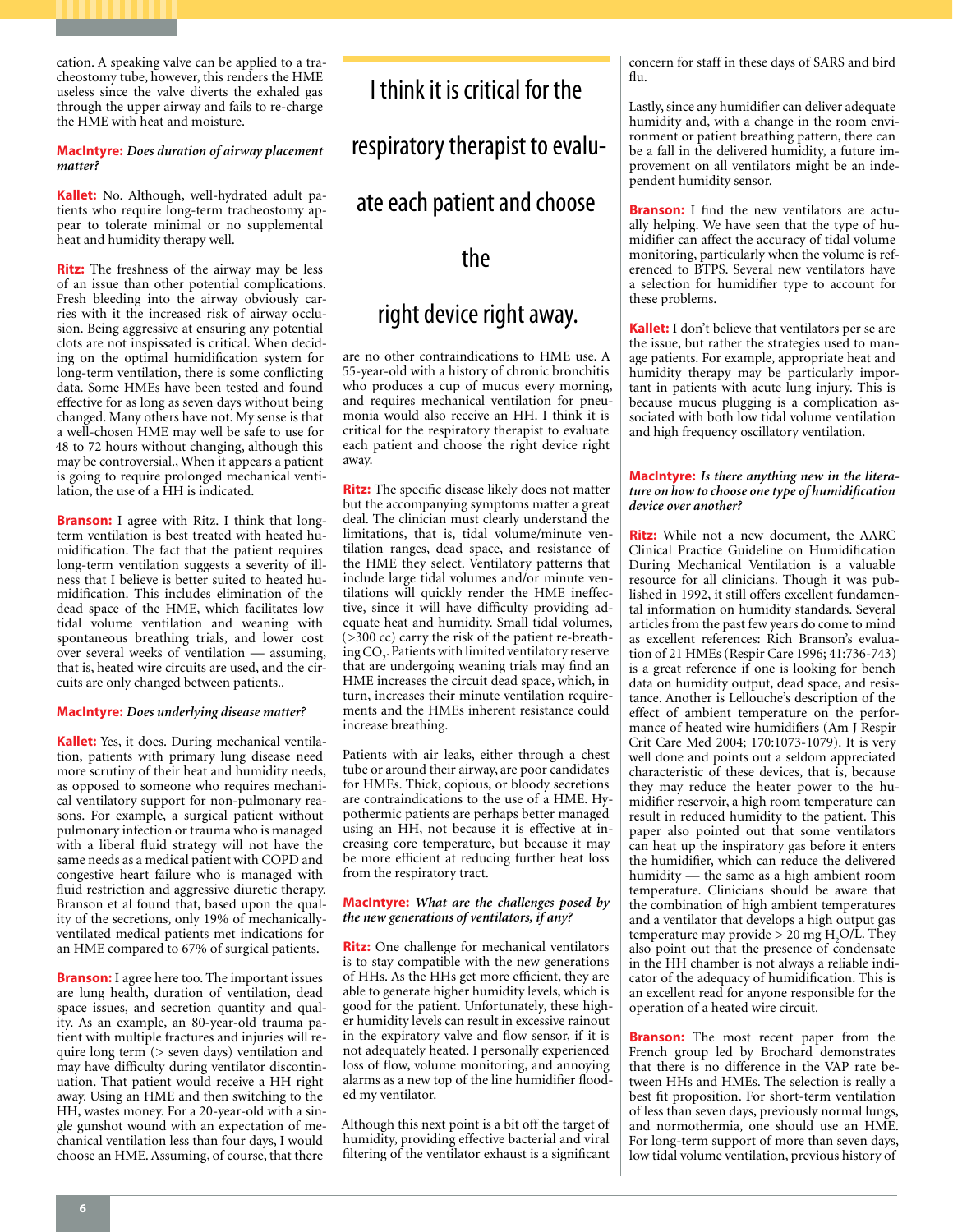secretion problems, frank blood or pulmonary edema, previous history of poor respiratory mechanics—such as COPD—and leaks around airways, one should use heated humidification.

**Kallet:** The four issues to keep in mind, related to heat and humidity strategy during mechanical ventilation, are efficacy, cost, practicality, and the reduction of VAP. For routine mechanical ventilation, the evidence from randomized clinical trials is clear that hygroscopic HMEs are an effective, cost efficient strategy to provide heat and humidity therapy during mechanical ventilation. However, HMEs also present five practical problems that require careful consideration. Firstly, the additional dead space may complicate using lung protective ventilation to manage patients with severe acute respiratory distress syndrome. Secondly, the increased circuit-related work of breathing for patients, both from the imposed resistance of the HME and also from the increased minute ventilation demand (secondary to the increased apparatus dead-space), which may complicate weaning them from mechanical ventilation. Thirdly, additional circuit breaks to remove and replace the HME, when in-line medication nebulization is used, may increase the risk of circuit contamination. The fourth problem is insufficient heat and humidity delivery in patients with copious, thick or bloody secretions. Lastly, the projected cost savings are diminished in patients who require both long-term mechanical ventilation and frequent HME replacement for filter obstruction.

The most recent meta-analysis found that the use of HMEs is associated with a reduction in VAP, particularly in patients ventilated for seven days or longer. However, these results are limited by the fact that many patients with common problems, such as tenacious secretions, obstructive lung disease, or hypothermia, often were excluded. In addition, VAP in many of these studies was diagnosed clinically and not confirmed by microbiological cultures. Moreover, a mere association between the decreased incidence of VAP and the use of HME may be more apparent than real. It is important to keep in mind that oral secretions contaminated with microbes from the gastrointestinal tract are the major source for VAP occurring after seven days.

Also, to prove that circuit contamination causes VAP requires rigorous, temporally appropriate microbiological surveillance. In other words, the identical pathogen must be isolated first, from circuit cultures, and then, from tracheal cultures. The majority of the studies examining the role of HMEs and HHs have not used rigorous infection monitoring to provide a definitive answer to this question. Interestingly, only clinical studies lacking microbiologic confirmation found that HMEs reduced the incidence of VAP, and even these results were not statistically significant.

#### **MacIntyre:** *Thank you, gentlemen. That concludes the round table.*

To summarize the discussion, there does not appear be a consensus on the optimal heat and humidity for patients with an artificial airway. Each patient must be individually evaluated by the respiratory therapist. Though the AARC Clinical

Practice Guideline on Humidification During Mechanical Ventilation calls for a minimum of 30 mg H2 O/L at 30° C, many HMEs and HHs do not meet this standard under certain conditions. The important issues to consider are lung health, duration of ventilation, dead space issues, and secretion quantity and quality. Some studies have concluded that a HH may be more cost effective for patients with VAP who require long-term ventilation of more than seven days, while a HME best treats shorter-term ventilation requirements of less than seven days.

There was one comment that an independent humidity sensor could improve future ventilators, and in vitro tests might yield different results than in vivo tests when reviewing heat and humidity devices.

Thank you everyone for your participation.

#### **Neil R. MacIntyre** MD, FAARC is Medical Director of Respiratory Care Services, Pulmonary Function Laboratory, and Pulmonary Rehabilitation Program at Duke University Medical Center. He is also Vice Chair, Department of Medicine, and Professor of Medicine at Duke University Medical Center, and Chief of Clinical Services of its Division of Pulmonary and Critical Care Medicine. Author or co-author of 15 books, he has published over 175 studies in journals. Dr MacIntyre is a highly sought-after speaker, both nationally and internationally.

**Richard D. Branson,** MS, RRT, FAARC, is Associate Professor of Surgery and Director of Critical Care Research at the University of Cincinnati College of Medicine's Department of Surgery. In 2005, he received the Forrest M. Bird Lifetime Scientific Achievement Award from the American Association for Respiratory Care. The author or co-author of 169 studies published in journals, he has also presented over 150 papers at international conferences.

**Ray H. Ritz,** BA, RRT, FAARC, is Clinical Manager of Respiratory Care, at Beth Israel Deaconess Medical Center in Boston, and Consultant at INO Therapeutics in Clinton, NJ. A fellow of the American Association for Respiratory Care, he sits on the Continuing Education Committee of the American Lung Association, Massachusetts Chapter. He is the author or co-author of over 70 studies and published papers.

**Richard Kallet**, MSc, RRT, FAARC, is Clinical Projects Manager at the University of California at San Francisco's Cardiovascular Research Institute, and Supervisor of Research and Education at its Department of Anesthesia, Respiratory Care Services. He is currently chairman, Respiratory Care Section, of the Society of Critical Care Medicine.

> **For list of references cited in the Roundtable please go to www.clinicalfoundations.org**

#### *Continued from page 4*

- 13. Thomashot L, Boiosson C, Arnaud S, Michelet P, Cambon S, Martin C. Changing heat and moisture exchangers after 96 hours rather than after 24 hours: a clinical and microbiological evaluation. Crit Care Med 2000;28(3):714-720.
- 14. Ricard J, LeMiere E, Markowicz P, Lasry S, Saumon G, Djedaini K, Coste F, Dreyfuss D. Efficiency and safety of mechanical ventilation with a heat and moisture exchang-er changed only once a week. Am J Respir Crit Care Med 2000;161:104-109.
- 15. Markowicz P, Ricard J, Dreyfuss D, Mier L, Brun P, Coste F, Boussougant Y, Djedaini K. Safety, efficacy, and cost effectiveness of mechanical ventilation with humidifying filters changed every 48 hours: a prospective randomized study. Crit Care Med 2000;28(3):665-671.
- 16. Boyer A, Thiery G, Lasry S, Pigne E, Salah A, deLassance A, Dreyfuss D, Ricard J. Long term mechanical ventilation with hygroscopic heat and moisture exchangers used for 48 hours: a prospective clinical, hygrometric and bacteriologic study. Crit Care Med 2003;31(3):823-829.
- 17. Thomachot L, Leone M, Razzouk K, Antonini F, Vialet R, Martin C. Randomized clinical trial of extended use of a hydrophobic condenser humidifier: 1 versus 7 days. Crit Care Med 2002;30(1):232-237.
- 18. Prin S, Chergui K, Augard R, Page B, Jardin F, Vieillard-Baron A. Ability and safety of a heated humidifier to control hypercapnic acidosis in severe ARDS. Intens Care Med 2002;28:1756-1760.
- 19. Girault C, Breton L, Richard J, Tamion F, Vandelet P, Aboab J, Leroy J, Bonmarchand G. Mechanical effects of airway humidification devices in difficult to wean patients. Crit Care Med 2003;31:1306-1311.

**Timothy B. Op't Holt,** EdD, RRT, AE-C, FAARC, is Director of "Breath of Life" COPD and the Asthma Education and Therapy Program at Victory Health Partners Clinic in Mobile, AL. At the University of South Alabama, he is Professor, Department of Respiratory Care and Cardiopulmonary Sciences. He is the author or co-author of 8 books and 30 studies in journals as well as presented over 35 papers at international conferences.

*Essential Practices* is a serial education program distributed free-of-charge to health professionals. *Essential Practices* is published by Saxe Healthcare Communications. The goal of *Essential Practices* is to present clinically- and evidenced-based practices to assist the clinician in making an informed decision on what is best for his/her patient. Opinions expressed in *Essential Practices* are those of the authors and not necessarily of the editorial staff of Saxe Healthcare Communications. The publisher disclaims any responsibility or liability for such material. We welcome opinions and subscription requests from our readers.

Please direct your correspondence to:

**Saxe Healthcare Communications P.O. Box 1282 Burlington, VT 05402 info@saxecommunications.com**